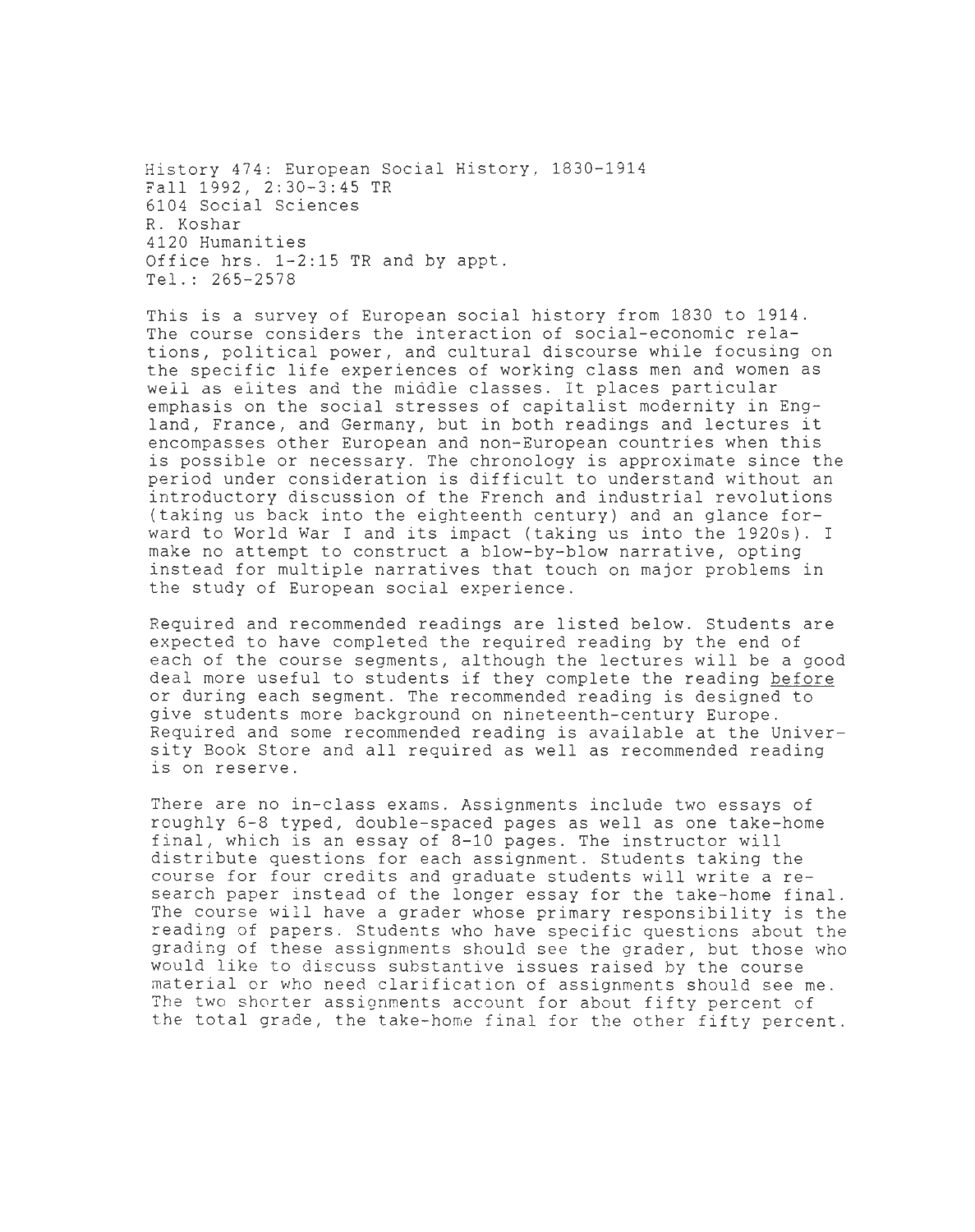Required Reading Eric Hobsbawm, The Age of Revolution 1789-1848 (NAL) ------------, The Age of Capital 1848-1875 (NAL) ------------, The Age of Empire, 1875-1914 (Vintage) Frederick Engels, The Condition of the Working Class in England (Academy) Bonnie G. Smith, Ladies of the Leisure Class: The Bourgeoises of Northern France in the Nineteenth Century (Princeton) Alfred Kelly, The German Worker: Working-Class Autobiographies from the Age of Industrialization (California) Recommended Reading Carlo M. Cipolla, ed., The Fontana Economic History of Europe, Vol. 3: The Industrial Revolution, and Vol. 4 (Parts 1 and 2): The Emergence of Industrial Societies (Collins/Fontana) Robert Gildea, Barricades and Borders: Europe 1800-1914 (Oxford) Theodore Hamerow, The Birth of a New Europe: State and Society in the Nineteenth Century (North Carolina) Bonnie G. Smith, Changing Lives. Women in European History Since 1700 (Heath) Peter N. Stearns, European Society in Upheaval: Social History Since 1750 (Macmillan) Roland N. Stromberg, European Intellectual History Since 1789 (Prentice-Hall, Fifth Edition) Course schedule 1. Was There a Dual Revolution? (Sept. 3-17) 9/3 9/8 9/10 9/15 9/17 Reading Introduction The Peculiarities of the English Industrial Revolution The "Old Regime" and the French Revolution Revolution, Napoleon, and War Hobsbawm, Age of Revolution, Part I 2. Social Portraits, 1815-1848 (Sept. 22-0ct. 6) 9/22 9/24 9/29 10/1 10/6 Reading Politics and Economics: An Overview Honore de Balzac, Paris, and the French Bourgeoisie Francesca F. (Women and Work in Vienna) Love, Death, and Class (Not a Movie) Frederick Engels and English Workers Hobsbawm, Age of Revolution, Part II

Engels, Condition, 50-110, 127-158, 223-246, 275-292